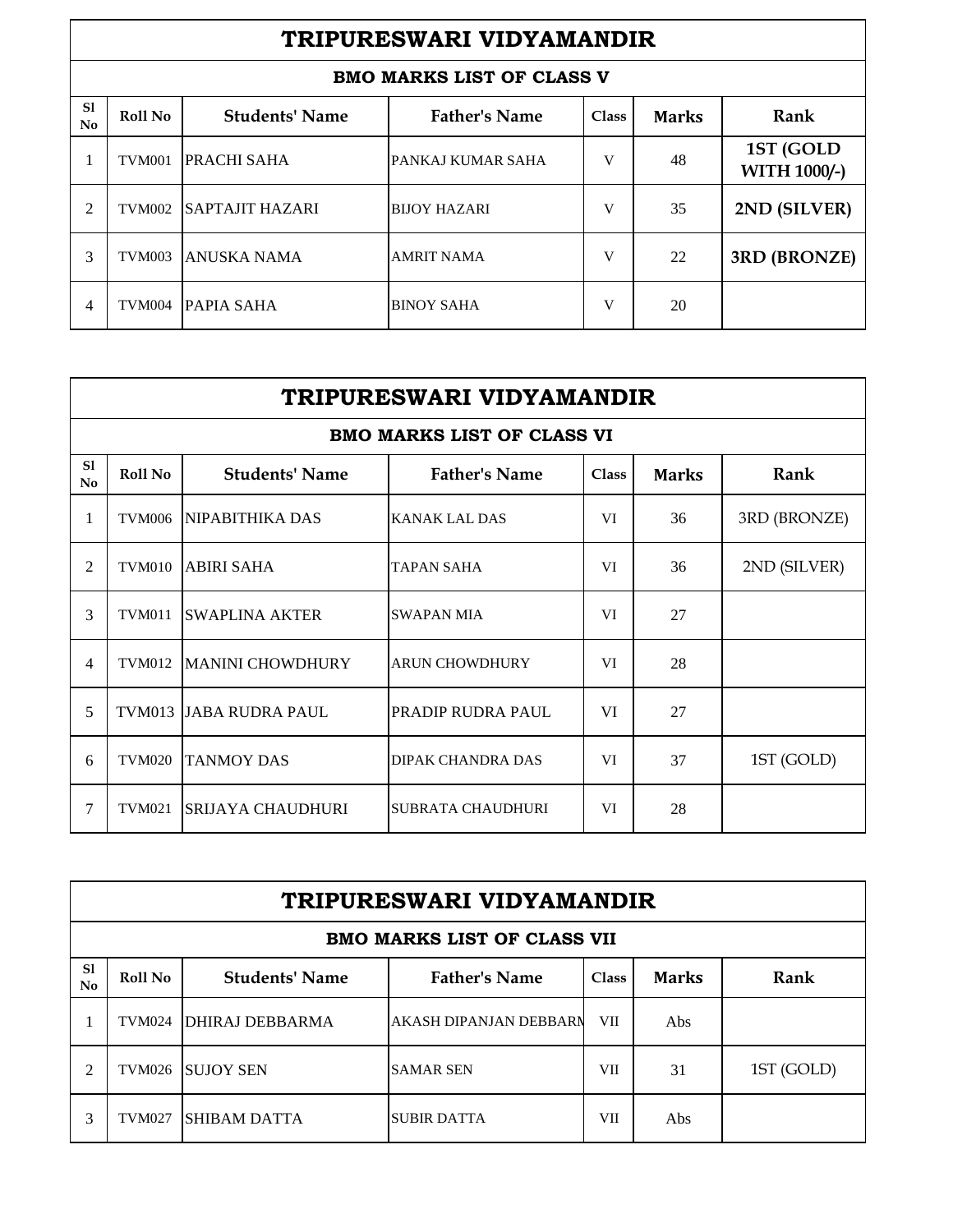| $\overline{4}$           | <b>TVM028</b> | <b>ROMITA DATTA</b>   | <b>PRABIR DATTA</b>                 | VII          | 11           |              |  |
|--------------------------|---------------|-----------------------|-------------------------------------|--------------|--------------|--------------|--|
|                          |               |                       |                                     |              |              |              |  |
| TRIPURESWARI VIDYAMANDIR |               |                       |                                     |              |              |              |  |
|                          |               |                       | <b>BMO MARKS LIST OF CLASS VIII</b> |              |              |              |  |
| S1<br>No                 | Roll No       | <b>Students' Name</b> | <b>Father's Name</b>                | <b>Class</b> | <b>Marks</b> | Rank         |  |
|                          | <b>TVM039</b> | <b>URBASHI DEBROY</b> | <b>LITAN DEBROY</b>                 | <b>VIII</b>  | 27           | 1ST (GOLD)   |  |
| 2                        | <b>TVM053</b> | <b>MONALISHA SAHA</b> | <b>NARAYAN SAHA</b>                 | <b>VIII</b>  | 23           | 2ND (SILVER) |  |

|                                  | TRIPURESWARI VIDYAMANDIR |                        |                      |              |              |              |  |  |
|----------------------------------|--------------------------|------------------------|----------------------|--------------|--------------|--------------|--|--|
| <b>BSO MARKS LIST OF CLASS V</b> |                          |                        |                      |              |              |              |  |  |
| S <sub>1</sub><br>No             | Roll No                  | <b>Students' Name</b>  | <b>Father's Name</b> | <b>Class</b> | <b>Marks</b> | Rank         |  |  |
|                                  | TVM001                   | <b>PRACHI SAHA</b>     | PANKAJ KUMAR SAHA    | v            | 42           | 1ST (GOLD)   |  |  |
| $\mathfrak{D}$                   | <b>TVM002</b>            | <b>SAPTAJIT HAZARI</b> | <b>BUOY HAZARI</b>   | V            | 25           | 2ND (SILVER) |  |  |

|          | TRIPURESWARI VIDYAMANDIR          |                         |                        |              |              |              |  |  |
|----------|-----------------------------------|-------------------------|------------------------|--------------|--------------|--------------|--|--|
|          | <b>BSO MARKS LIST OF CLASS VI</b> |                         |                        |              |              |              |  |  |
| S1<br>No | Roll No                           | <b>Students' Name</b>   | <b>Father's Name</b>   | <b>Class</b> | <b>Marks</b> | Rank         |  |  |
| 1        | <b>TVM006</b>                     | NIPABITHIKA DAS         | <b>KANAK LAL DAS</b>   | VI           | 28           |              |  |  |
| 2        | <b>TVM008</b>                     | <b>IMAN DAS</b>         | <b>RANJAN DAS</b>      | VI           | 34           | 1ST (GOLD)   |  |  |
| 3        | <b>TVM012</b>                     | <b>MANINI CHAWDHURY</b> | <b>ARUN CHOWDHURY</b>  | VI           | 26           |              |  |  |
| 4        | <b>TVM013</b>                     | <b>JABA RUDRA PAUL</b>  | PRADIP RUDRA PAUL      | VI           | 31           | 2ND (SILVER) |  |  |
| 5        | <b>TVM014</b>                     | <b>DIPTANU DEB</b>      | <b>DUDIP DEB</b>       | VI           | Abs          |              |  |  |
| 6        | <b>TVM015</b>                     | ISADHAN SAHA            | <b>SAMIR SAHA</b>      | VI           | Abs          |              |  |  |
| 7        | <b>TVM016</b>                     | <b>ROHAN SARKAR</b>     | <b>HARADHAN SARKAR</b> | VI           | 25           |              |  |  |
| 8        | <b>TVM018</b>                     | <b>SAKIB KHAN</b>       | <b>RAJESH KHAN</b>     | VI           | 19           |              |  |  |
| 9        | <b>TVM019</b>                     | <b>DIPAYAN MAJUMDER</b> | PANKAJ MAJUMDER        | VI           | 30           | 3RD (BRONZE) |  |  |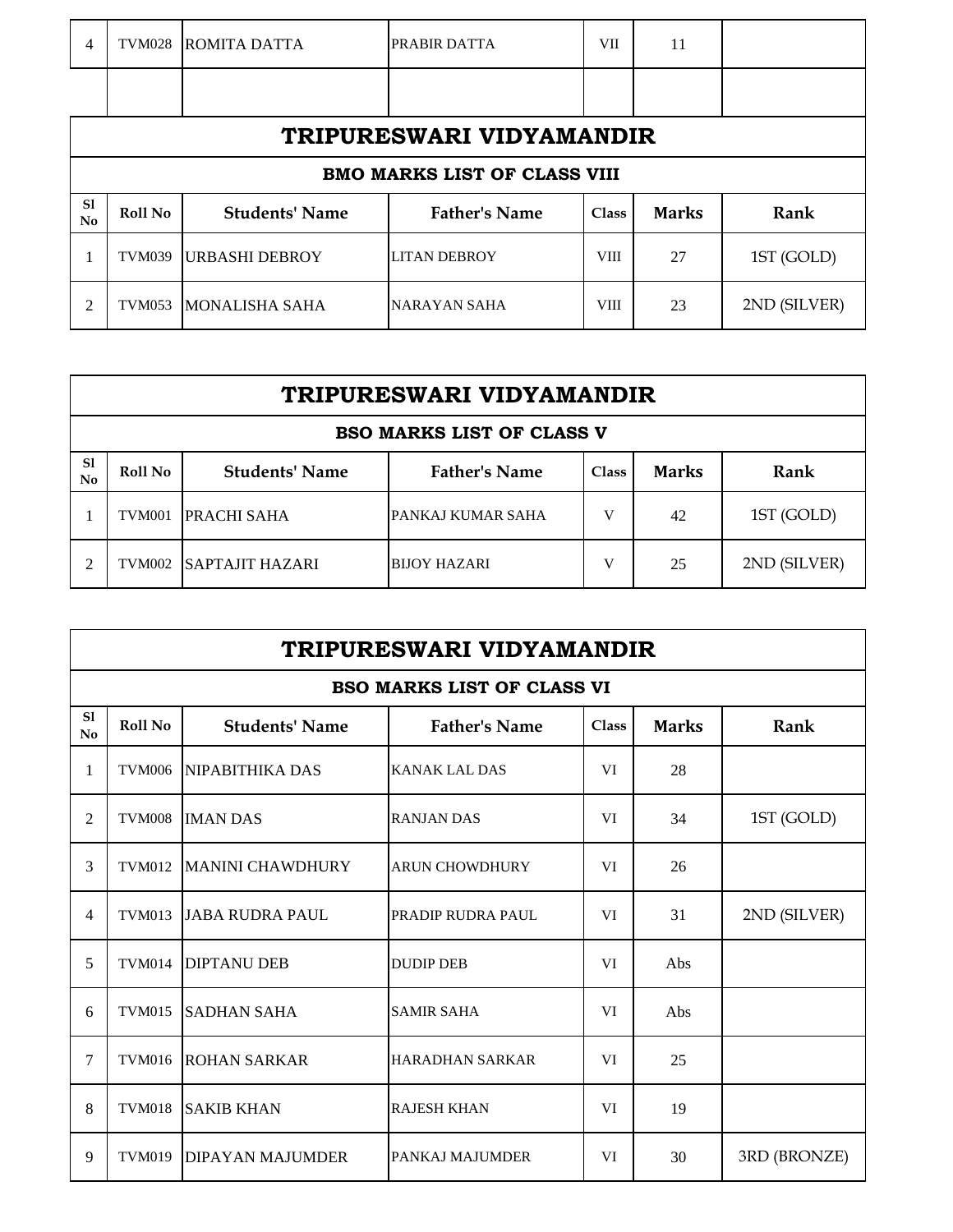## **TRIPURESWARI VIDYAMANDIR**

| <b>BSO MARKS LIST OF CLASS VII</b> |               |                       |                                     |              |              |              |  |  |
|------------------------------------|---------------|-----------------------|-------------------------------------|--------------|--------------|--------------|--|--|
| S1<br>No                           | Roll No       | <b>Students' Name</b> | <b>Father's Name</b>                | Class        | <b>Marks</b> | Rank         |  |  |
| 1                                  | <b>TVM022</b> | <b>BIBHANJAN PAUL</b> | <b>NANDALAL PAUL</b>                | VІІ          | Abs          |              |  |  |
| $\overline{2}$                     | <b>TVM024</b> | DHIRAJ DEBBARMA       | AKASH DIPANJAN DEBBARN              | VІІ          | Abs          |              |  |  |
| 3                                  | <b>TVM025</b> | <b>SIPAN SARKAR</b>   | <b>SUBHAS SARKAR</b>                | VІІ          | Abs          |              |  |  |
| $\overline{4}$                     | <b>TVM026</b> | <b>SUJOY SEN</b>      | <b>SAMAR SEN</b>                    | VII          | 33           | 1ST (GOLD)   |  |  |
| 5                                  | <b>TVM027</b> | <b>SHIBAM DATTA</b>   | <b>SUBIR DATTA</b>                  | VII          | Abs          |              |  |  |
| 6                                  | <b>TVM028</b> | <b>ROMITA DATTA</b>   | PRABIR DATTA                        | VІІ          | 27           |              |  |  |
| $\tau$                             | <b>TVM029</b> | <b>POUSHALI PAUL</b>  | NILMANI PAUL                        | VІІ          | 32           | 2ND (SILVER) |  |  |
| 8                                  | <b>TVM031</b> | <b>SULAGNA SARKAR</b> | <b>RANJIT SARKAR</b>                | VІІ          | 30           | 3RD (BRONZE) |  |  |
| 9                                  | <b>TVM035</b> | <b>JAYSHREE DAS</b>   | <b>SAMIR DAS</b>                    | VІІ          | 28           |              |  |  |
|                                    |               |                       |                                     |              |              |              |  |  |
| TRIPURESWARI VIDYAMANDIR           |               |                       |                                     |              |              |              |  |  |
|                                    |               |                       |                                     |              |              |              |  |  |
|                                    |               |                       | <b>BSO MARKS LIST OF CLASS VIII</b> |              |              |              |  |  |
| S1<br>No                           | Roll No       | <b>Students' Name</b> | <b>Father's Name</b>                | Class        | <b>Marks</b> | Rank         |  |  |
| 1                                  | <b>TVM037</b> | <b>JAYA DEY</b>       | <b>BISWAJIT DEY</b>                 | VIII         | 21           |              |  |  |
| $\mathfrak{2}$                     | <b>TVM038</b> | PRIYANKA DAS          | <b>SATYENDRA DAS</b>                | ${\rm VIII}$ | 24           | 2ND (SILVER) |  |  |
| $\mathfrak{Z}$                     | <b>TVM039</b> | <b>URBASHI DEBROY</b> | <b>LITAN DEBROY</b>                 | ${\rm VIII}$ | 28           | 1ST (GOLD)   |  |  |
| $\overline{4}$                     | <b>TVM040</b> | POUSHALI ROY          | LATE SUKANTA ROY                    | ${\rm VIII}$ | 24           | 2ND (SILVER) |  |  |
| 5                                  | <b>TVM041</b> | <b>SUNNY SAHA</b>     | <b>SUSANTA SAHA</b>                 | VIII         | 23           | 3RD (BRONZE) |  |  |
| 6                                  | <b>TVM042</b> | <b>ARANYA BHOWMIK</b> | NIRMAL BHOWMIK                      | VIII         | 23           | 3RD (BRONZE) |  |  |
| 7                                  | <b>TVM043</b> | <b>SUJOY PAUL</b>     | <b>SANJOY PAUL</b>                  | ${\rm VIII}$ | 23           | 3RD (BRONZE) |  |  |
| 8                                  | <b>TVM044</b> | ANIKET CHAKRABORTY    | NRIPEN CHAKRABORTY                  | VIII         | 19           |              |  |  |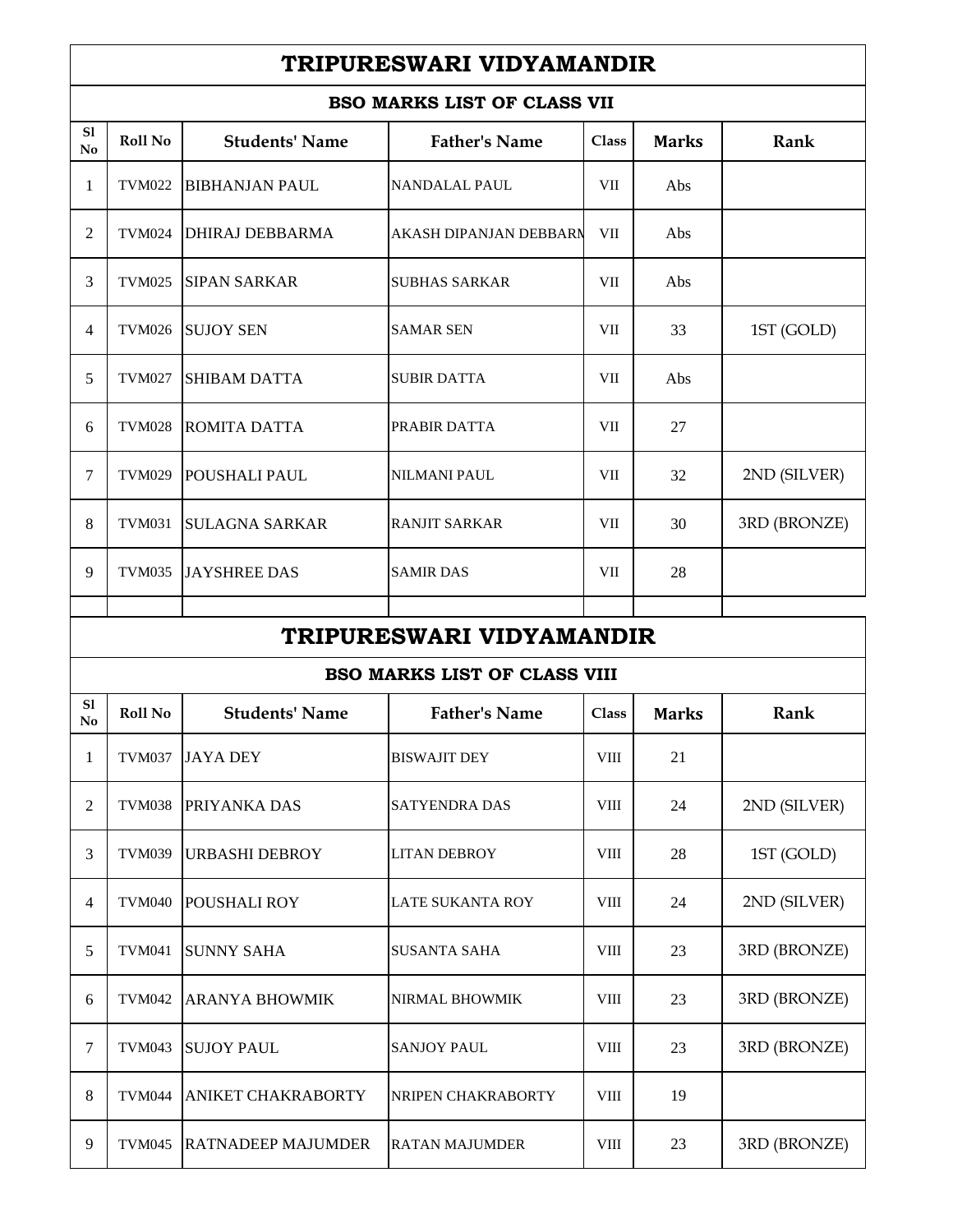| 10 | <b>TVM046</b> | <b>ROHIT NAMA</b>      | RATAN NAMA           | <b>VIII</b> | 23 |  |
|----|---------------|------------------------|----------------------|-------------|----|--|
| 11 | <b>TVM047</b> | <b>ANIMESH DAS</b>     | <b>TAPAS DAS</b>     | <b>VIII</b> | 25 |  |
| 12 | <b>TVM048</b> | <b>PRITAM MANDOL</b>   | <b>PRADIP MANDOL</b> | VIII        | 16 |  |
| 13 | <b>TVM049</b> | <b>SAGNIK DATTA</b>    | <b>SUDHAN DATTA</b>  | <b>VIII</b> | 14 |  |
| 14 | <b>TVM050</b> | <b>MRITYUNJOY BHIL</b> | <b>KARTIK BHIL</b>   | <b>VIII</b> | 23 |  |
| 15 | <b>TVM051</b> | ASHMITA MITRA          | <b>ALAK MITRA</b>    | <b>VIII</b> | 33 |  |
| 16 | <b>TVM052</b> | PARINITA SAHA          | <b>LITAN SAHA</b>    | <b>VIII</b> | 20 |  |
| 17 | <b>TVM053</b> | <b>MONALISHA SAHA</b>  | NARAYAN SAHA         | <b>VIII</b> | 16 |  |

|                | TRIPURESWARI VIDYAMANDIR         |                        |                      |              |              |              |  |  |
|----------------|----------------------------------|------------------------|----------------------|--------------|--------------|--------------|--|--|
|                | <b>BEO MARKS LIST OF CLASS V</b> |                        |                      |              |              |              |  |  |
| S1<br>No       | <b>Roll No</b>                   | <b>Students' Name</b>  | <b>Father's Name</b> | <b>Class</b> | <b>Marks</b> | Rank         |  |  |
|                | TVM001                           | <b>PRACHI SAHA</b>     | PANKAJ KUMAR SAHA    | v            | 43           | 1ST (GOLD)   |  |  |
| $\mathfrak{D}$ | <b>TVM002</b>                    | <b>SAPTAJIT HAZARI</b> | <b>BUOY HAZARI</b>   | V            | 40           | 2ND (SILVER) |  |  |

|                | TRIPURESWARI VIDYAMANDIR |                       |                                   |              |              |              |  |  |
|----------------|--------------------------|-----------------------|-----------------------------------|--------------|--------------|--------------|--|--|
|                |                          |                       | <b>BEO MARKS LIST OF CLASS VI</b> |              |              |              |  |  |
| S1<br>No       | Roll No                  | <b>Students' Name</b> | <b>Father's Name</b>              | <b>Class</b> | <b>Marks</b> | Rank         |  |  |
| 1              | <b>TVM005</b>            | <b>SUDHIKSHA DEY</b>  | <b>SANJIB DEY</b>                 | VI           | Abs          |              |  |  |
| $\overline{2}$ | <b>TVM006</b>            | NIPABITHIKA DAS       | <b>KANAK LAL DAS</b>              | VI           | 42           | 1ST (GOLD)   |  |  |
| 3              | <b>TVM007</b>            | <b>ADWITIYA DAS</b>   | <b>KAMAL DAS</b>                  | VI           | Abs          |              |  |  |
| $\overline{4}$ | <b>TVM009</b>            | <b>DIYA DEBNATH</b>   | NIPENDRA DEBNATH                  | VI           | Abs          |              |  |  |
| 5              | <b>TVM010</b>            | <b>ABIRI SAHA</b>     | <b>TAPAN SAHA</b>                 | VI           | 28           | 2ND (SILVER) |  |  |
| 6              | <b>TVM011</b>            | <b>SWAPLILA AKTER</b> | <b>SWAPAN MIA</b>                 | VI           | Abs          |              |  |  |
| 7              | <b>TVM014</b>            | <b>DIPTANU DEB</b>    | <b>DUDIP DEB</b>                  | VI           | Abs          |              |  |  |
| 8              | <b>TVM017</b>            | <b>SUBHAJIT NAMA</b>  | SONADHAN NAMA                     | VI           | Abs          |              |  |  |